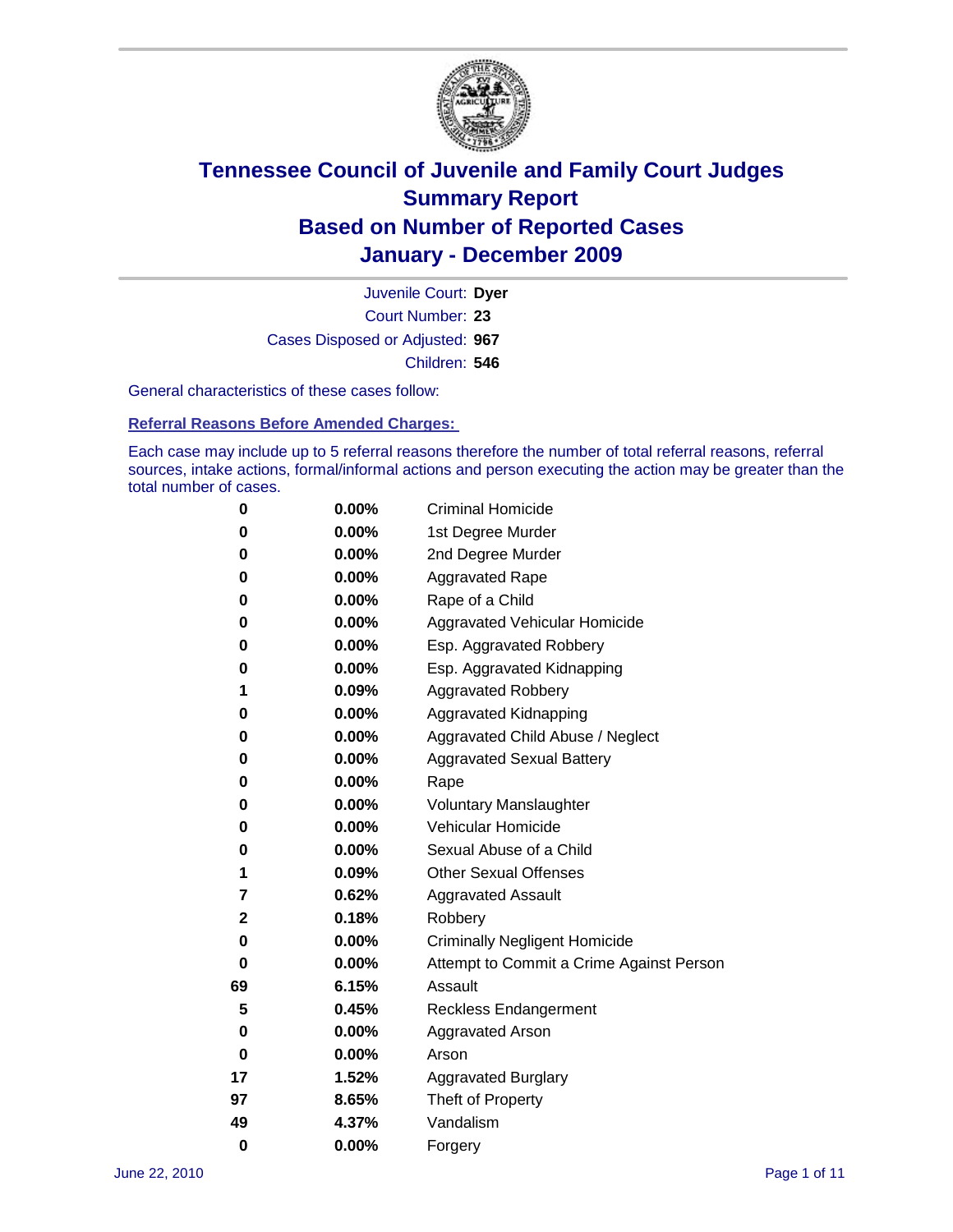

Court Number: **23** Juvenile Court: **Dyer** Cases Disposed or Adjusted: **967** Children: **546**

### **Referral Reasons Before Amended Charges:**

Each case may include up to 5 referral reasons therefore the number of total referral reasons, referral sources, intake actions, formal/informal actions and person executing the action may be greater than the total number of cases.

| $\pmb{0}$      | 0.00%    | <b>Worthless Checks</b>                                     |
|----------------|----------|-------------------------------------------------------------|
| $\bf{0}$       | 0.00%    | Illegal Possession / Fraudulent Use of Credit / Debit Cards |
| 19             | 1.69%    | <b>Burglary</b>                                             |
| $\bf{0}$       | $0.00\%$ | Unauthorized Use of a Vehicle                               |
| 0              | $0.00\%$ | <b>Cruelty to Animals</b>                                   |
| 4              | 0.36%    | Sale of Controlled Substances                               |
| 9              | 0.80%    | <b>Other Drug Offenses</b>                                  |
| 56             | 4.99%    | Possession of Controlled Substances                         |
| $\mathbf 0$    | $0.00\%$ | <b>Criminal Attempt</b>                                     |
| 3              | 0.27%    | Carrying Weapons on School Property                         |
| 9              | 0.80%    | Unlawful Carrying / Possession of a Weapon                  |
| 5              | 0.45%    | <b>Evading Arrest</b>                                       |
| 0              | 0.00%    | Escape                                                      |
| $\mathbf{2}$   | 0.18%    | Driving Under Influence (DUI)                               |
| 16             | 1.43%    | Possession / Consumption of Alcohol                         |
| 13             | 1.16%    | Resisting Stop, Frisk, Halt, Arrest or Search               |
| $\mathbf 0$    | $0.00\%$ | <b>Aggravated Criminal Trespass</b>                         |
| 1              | 0.09%    | Harassment                                                  |
| 27             | 2.41%    | Failure to Appear                                           |
| 3              | 0.27%    | Filing a False Police Report                                |
| 3              | 0.27%    | Criminal Impersonation                                      |
| 40             | 3.57%    | <b>Disorderly Conduct</b>                                   |
| 20             | 1.78%    | <b>Criminal Trespass</b>                                    |
| $\overline{7}$ | 0.62%    | Public Intoxication                                         |
| 0              | $0.00\%$ | Gambling                                                    |
| 127            | 11.32%   | <b>Traffic</b>                                              |
| 26             | 2.32%    | Local Ordinances                                            |
| $\mathbf 0$    | 0.00%    | Violation of Wildlife Regulations                           |
| 6              | 0.53%    | Contempt of Court                                           |
| 68             | 6.06%    | Violation of Probation                                      |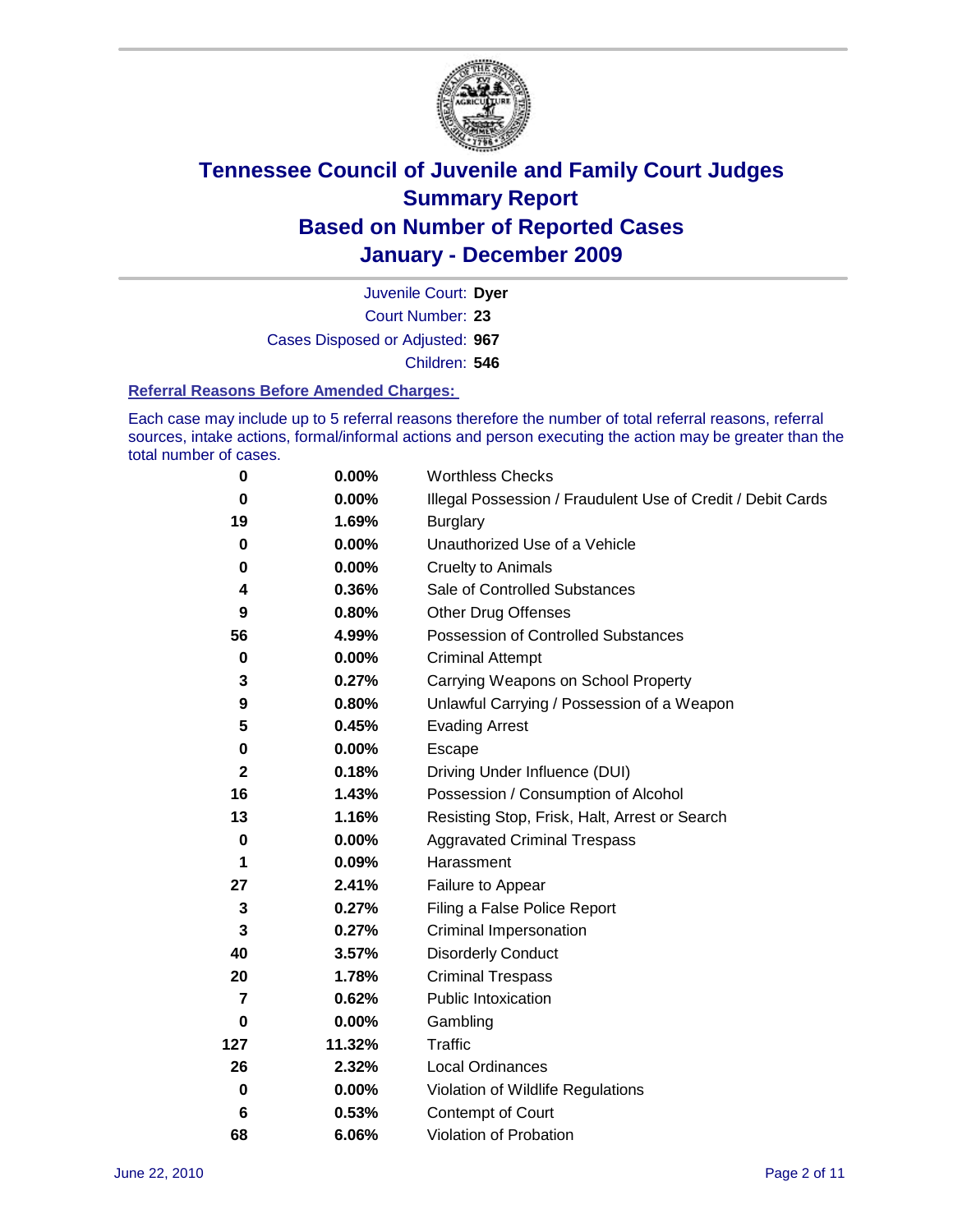

Court Number: **23** Juvenile Court: **Dyer** Cases Disposed or Adjusted: **967** Children: **546**

### **Referral Reasons Before Amended Charges:**

Each case may include up to 5 referral reasons therefore the number of total referral reasons, referral sources, intake actions, formal/informal actions and person executing the action may be greater than the total number of cases.

| 1,122    | 100.00%  | <b>Total Referrals</b>                 |
|----------|----------|----------------------------------------|
| 31       | 2.76%    | Other                                  |
| 0        | $0.00\%$ | <b>Consent to Marry</b>                |
| 0        | $0.00\%$ | <b>Request for Medical Treatment</b>   |
| 0        | 0.00%    | <b>Child Support</b>                   |
| 0        | $0.00\%$ | Paternity / Legitimation               |
| 0        | $0.00\%$ | Visitation                             |
| 0        | $0.00\%$ | Custody                                |
| 0        | $0.00\%$ | <b>Foster Care Review</b>              |
| 0        | $0.00\%$ | <b>Administrative Review</b>           |
| 0        | 0.00%    | <b>Judicial Review</b>                 |
| 0        | 0.00%    | Violation of Informal Adjustment       |
| 0        | 0.00%    | <b>Violation of Pretrial Diversion</b> |
| 1        | 0.09%    | <b>Termination of Parental Rights</b>  |
| 0        | $0.00\%$ | Dependency / Neglect                   |
| 0        | 0.00%    | <b>Physically Abused Child</b>         |
| 0        | $0.00\%$ | <b>Sexually Abused Child</b>           |
| 25       | 2.23%    | <b>Violation of Curfew</b>             |
| 92       | 8.20%    | Violation of a Valid Court Order       |
| 30       | 2.67%    | Possession of Tobacco Products         |
| $\bf{0}$ | $0.00\%$ | Out-of-State Runaway                   |
| 71       | 6.33%    | In-State Runaway                       |
| 51       | 4.55%    | Truancy                                |
| 109      | 9.71%    | <b>Unruly Behavior</b>                 |
| 0        | 0.00%    | Violation of Aftercare                 |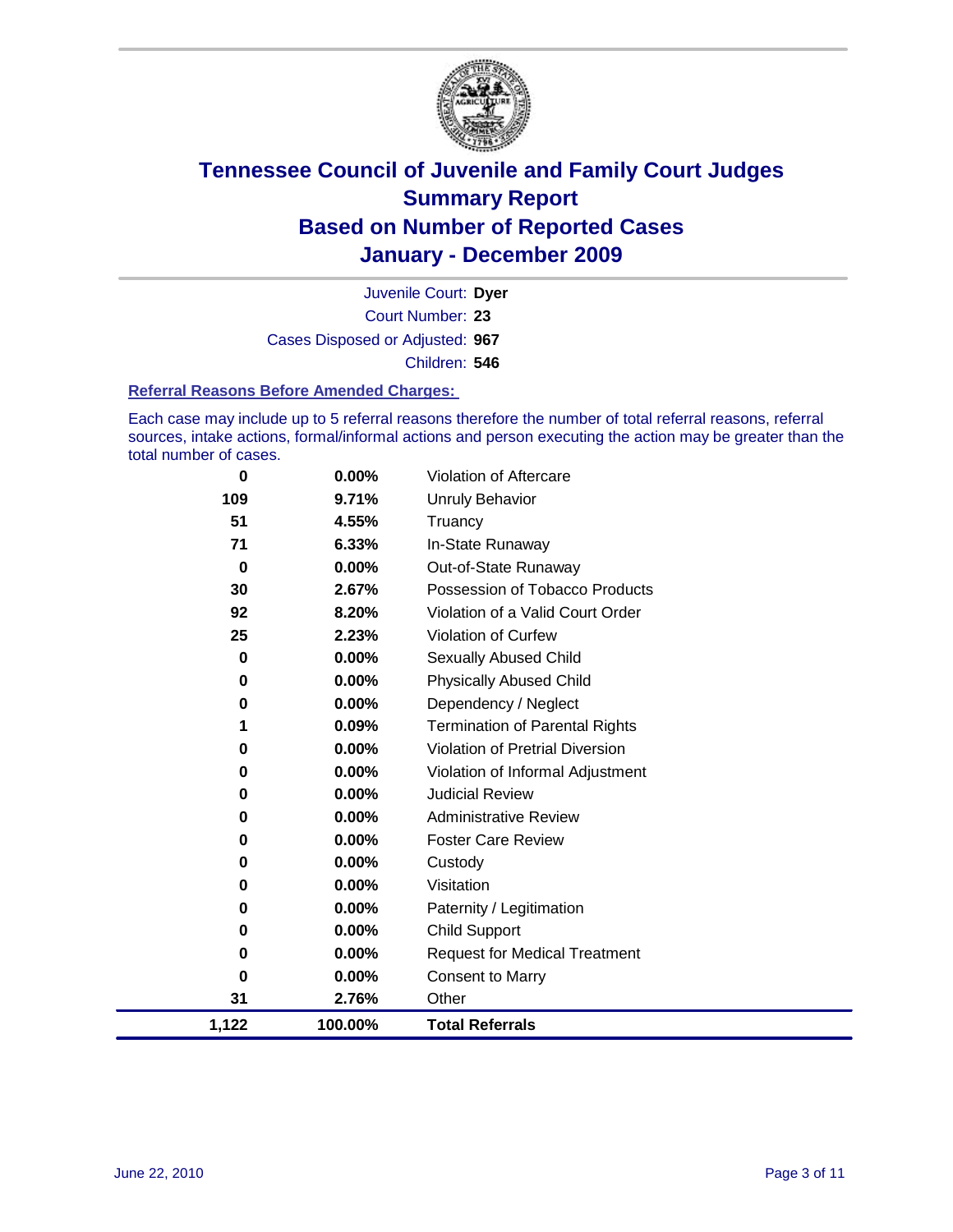

| 1,122                      | 100.00%                         | <b>Total Referral Sources</b>     |  |  |
|----------------------------|---------------------------------|-----------------------------------|--|--|
| 0                          | 0.00%                           | Other                             |  |  |
| 1                          | 0.09%                           | Unknown                           |  |  |
| 0                          | 0.00%                           | Hospital                          |  |  |
| 0                          | $0.00\%$                        | Child & Parent                    |  |  |
| $\mathbf{2}$               | 0.18%                           | Victim                            |  |  |
| 0                          | $0.00\%$                        | <b>Other Court</b>                |  |  |
| 0                          | $0.00\%$                        | Social Agency                     |  |  |
| 443                        | 39.48%                          | <b>Court Staff</b>                |  |  |
| 0                          | $0.00\%$                        | <b>District Attorney's Office</b> |  |  |
| 0                          | $0.00\%$                        | <b>Other State Department</b>     |  |  |
| 1                          | 0.09%                           | <b>DCS</b>                        |  |  |
| 0                          | $0.00\%$                        | <b>CSA</b>                        |  |  |
| 25                         | 2.23%                           | School                            |  |  |
| 3                          | 0.27%                           | Self                              |  |  |
| $\mathbf{2}$               | 0.18%                           | <b>Relatives</b>                  |  |  |
| 8                          | 0.71%                           | Parents                           |  |  |
| 637                        | 56.77%                          | Law Enforcement                   |  |  |
| <b>Referral Sources: 1</b> |                                 |                                   |  |  |
|                            |                                 | Children: 546                     |  |  |
|                            | Cases Disposed or Adjusted: 967 |                                   |  |  |
| Court Number: 23           |                                 |                                   |  |  |
|                            |                                 | Juvenile Court: Dyer              |  |  |

### **Age of Child at Referral: 2**

| 546 | 100.00%  | <b>Total Child Count</b> |  |
|-----|----------|--------------------------|--|
| 0   | 0.00%    | <b>Unknown</b>           |  |
| 0   | $0.00\%$ | Ages 19 and Over         |  |
| 161 | 29.49%   | Ages 17 through 18       |  |
| 229 | 41.94%   | Ages 15 through 16       |  |
| 102 | 18.68%   | Ages 13 through 14       |  |
| 35  | 6.41%    | Ages 11 through 12       |  |
| 19  | 3.48%    | Ages 10 and Under        |  |
|     |          |                          |  |

<sup>1</sup> If different than number of Referral Reasons (1122), verify accuracy of your court's data.

<sup>2</sup> One child could be counted in multiple categories, verify accuracy of your court's data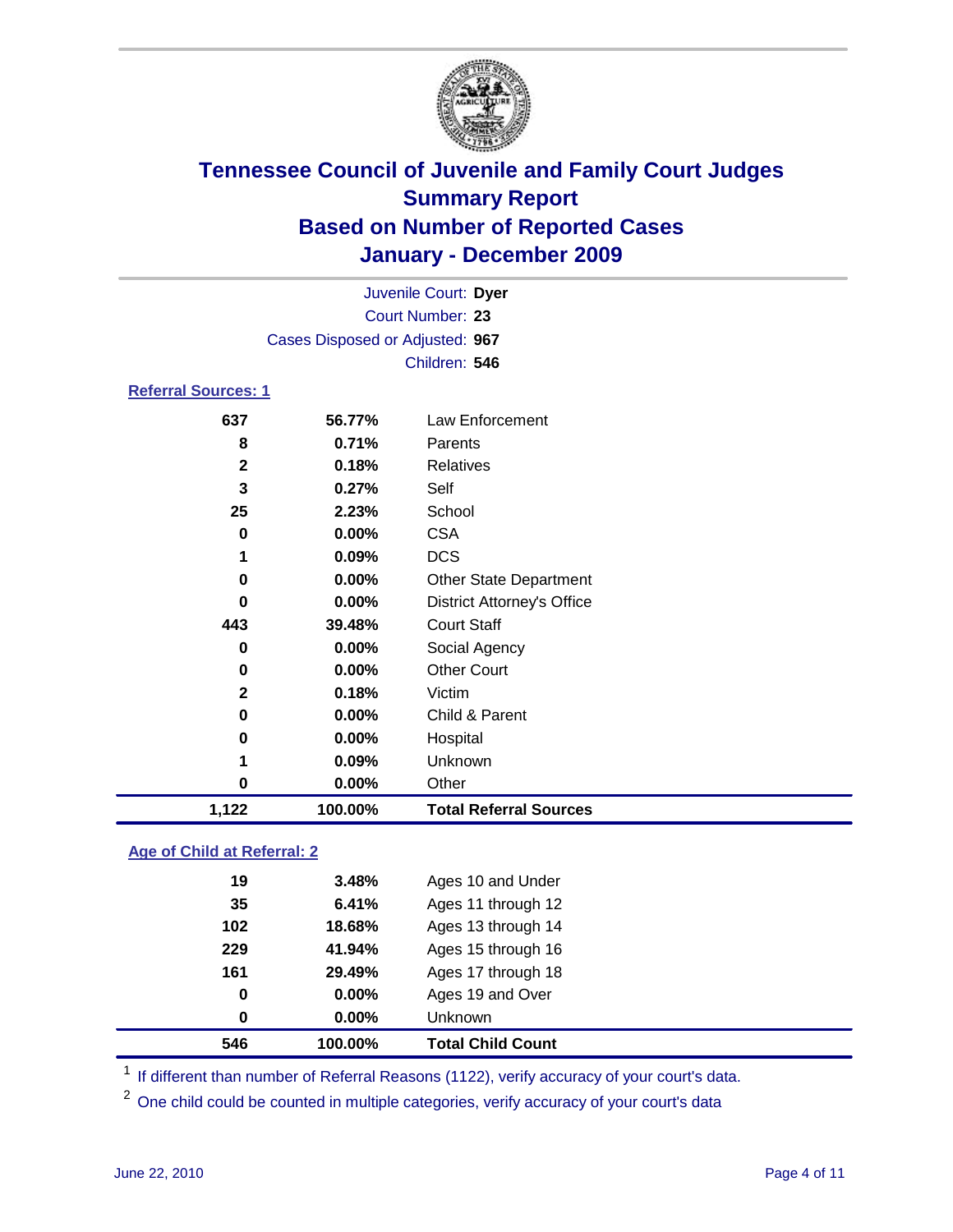

| Juvenile Court: Dyer                    |                                 |                          |  |  |
|-----------------------------------------|---------------------------------|--------------------------|--|--|
|                                         | Court Number: 23                |                          |  |  |
|                                         | Cases Disposed or Adjusted: 967 |                          |  |  |
|                                         |                                 | Children: 546            |  |  |
| Sex of Child: 1                         |                                 |                          |  |  |
| 335                                     | 61.36%                          | Male                     |  |  |
| 210                                     | 38.46%                          | Female                   |  |  |
| 1                                       | 0.18%                           | Unknown                  |  |  |
| 546                                     | 100.00%                         | <b>Total Child Count</b> |  |  |
| Race of Child: 1                        |                                 |                          |  |  |
| 372                                     | 68.13%                          | White                    |  |  |
| 159                                     | 29.12%                          | African American         |  |  |
| $\mathbf 0$                             | 0.00%                           | Native American          |  |  |
| 1                                       | 0.18%                           | Asian                    |  |  |
| $\overline{2}$                          | 0.37%                           | Mixed                    |  |  |
| 12                                      | 2.20%                           | Unknown                  |  |  |
| 546                                     | 100.00%                         | <b>Total Child Count</b> |  |  |
| <b>Hispanic Origin: 1</b>               |                                 |                          |  |  |
| 9                                       | 1.65%                           | Yes                      |  |  |
| 417                                     | 76.37%                          | <b>No</b>                |  |  |
| 120                                     | 21.98%                          | Unknown                  |  |  |
| 546                                     | 100.00%                         | <b>Total Child Count</b> |  |  |
| <b>School Enrollment of Children: 1</b> |                                 |                          |  |  |
| 544                                     | 99.63%                          | Yes                      |  |  |
| $\mathbf{2}$                            | 0.37%                           | No                       |  |  |
| $\mathbf 0$                             | 0.00%                           | Unknown                  |  |  |
| 546                                     | 100.00%                         | <b>Total Child Count</b> |  |  |

One child could be counted in multiple categories, verify accuracy of your court's data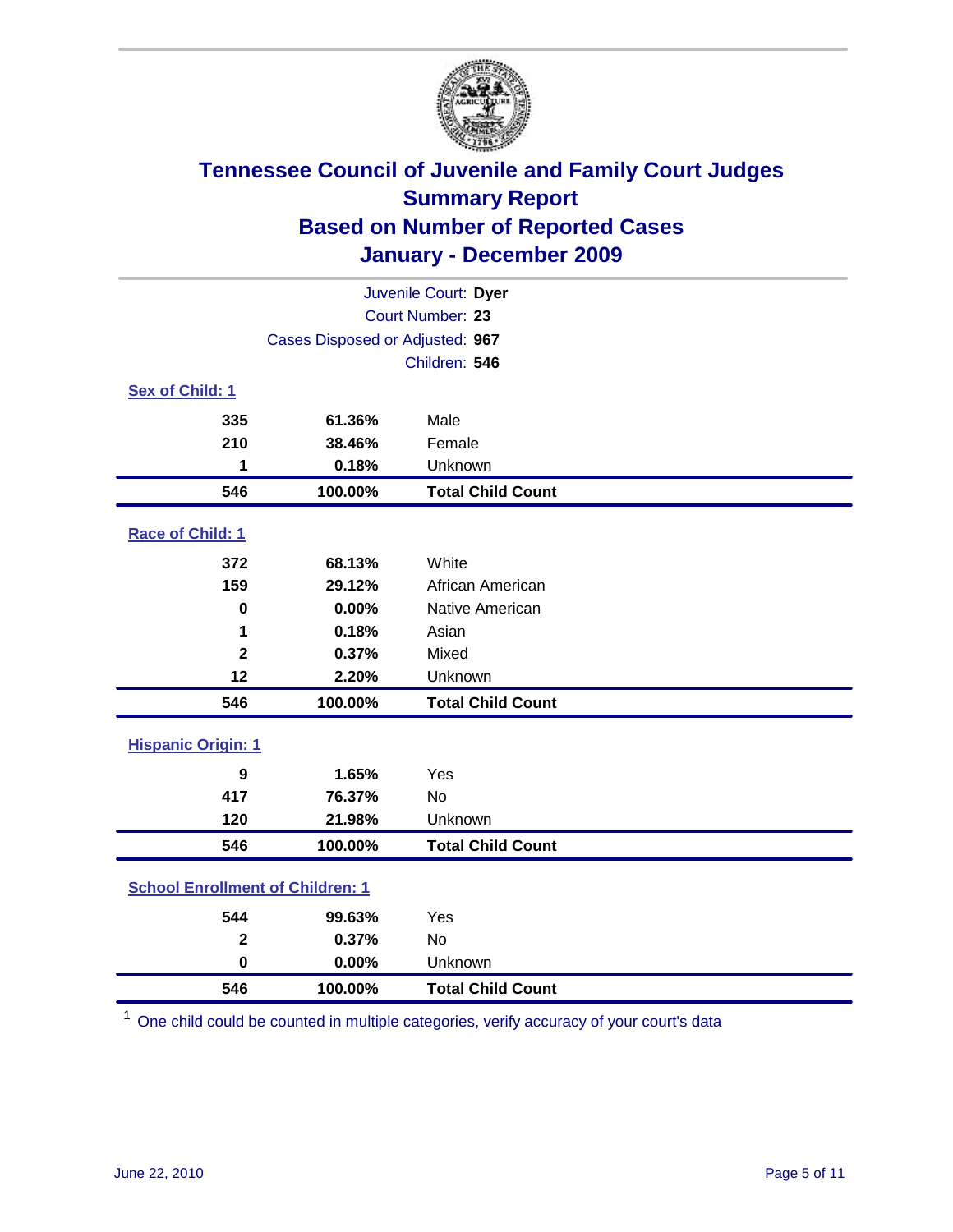

Court Number: **23** Juvenile Court: **Dyer** Cases Disposed or Adjusted: **967** Children: **546**

### **Living Arrangement of Child at Time of Referral: 1**

| 546 | 100.00%  | <b>Total Child Count</b>     |
|-----|----------|------------------------------|
| 5   | 0.92%    | Other                        |
| 14  | 2.56%    | Unknown                      |
| 0   | $0.00\%$ | Independent                  |
| 0   | $0.00\%$ | In an Institution            |
| 0   | $0.00\%$ | In a Residential Center      |
| 0   | $0.00\%$ | In a Group Home              |
| 4   | 0.73%    | With Foster Family           |
| 0   | $0.00\%$ | With Adoptive Parents        |
| 17  | 3.11%    | <b>With Relatives</b>        |
| 86  | 15.75%   | With Father                  |
| 393 | 71.98%   | With Mother                  |
| 1   | 0.18%    | With Mother and Stepfather   |
| 0   | $0.00\%$ | With Father and Stepmother   |
| 26  | 4.76%    | With Both Biological Parents |
|     |          |                              |

### **Type of Detention: 2**

| 967      | 100.00%  | <b>Total Detention Count</b> |
|----------|----------|------------------------------|
| 0        | $0.00\%$ | Other                        |
| 966      | 99.90%   | Does Not Apply               |
| 0        | $0.00\%$ | <b>Unknown</b>               |
| 0        | 0.00%    | <b>Psychiatric Hospital</b>  |
| $\bf{0}$ | 0.00%    | Jail - No Separation         |
| 0        | $0.00\%$ | Jail - Partial Separation    |
| 0        | $0.00\%$ | Jail - Complete Separation   |
| 1        | 0.10%    | Juvenile Detention Facility  |
| 0        | $0.00\%$ | Non-Secure Placement         |
|          |          |                              |

<sup>1</sup> One child could be counted in multiple categories, verify accuracy of your court's data

<sup>2</sup> If different than number of Cases (967) verify accuracy of your court's data.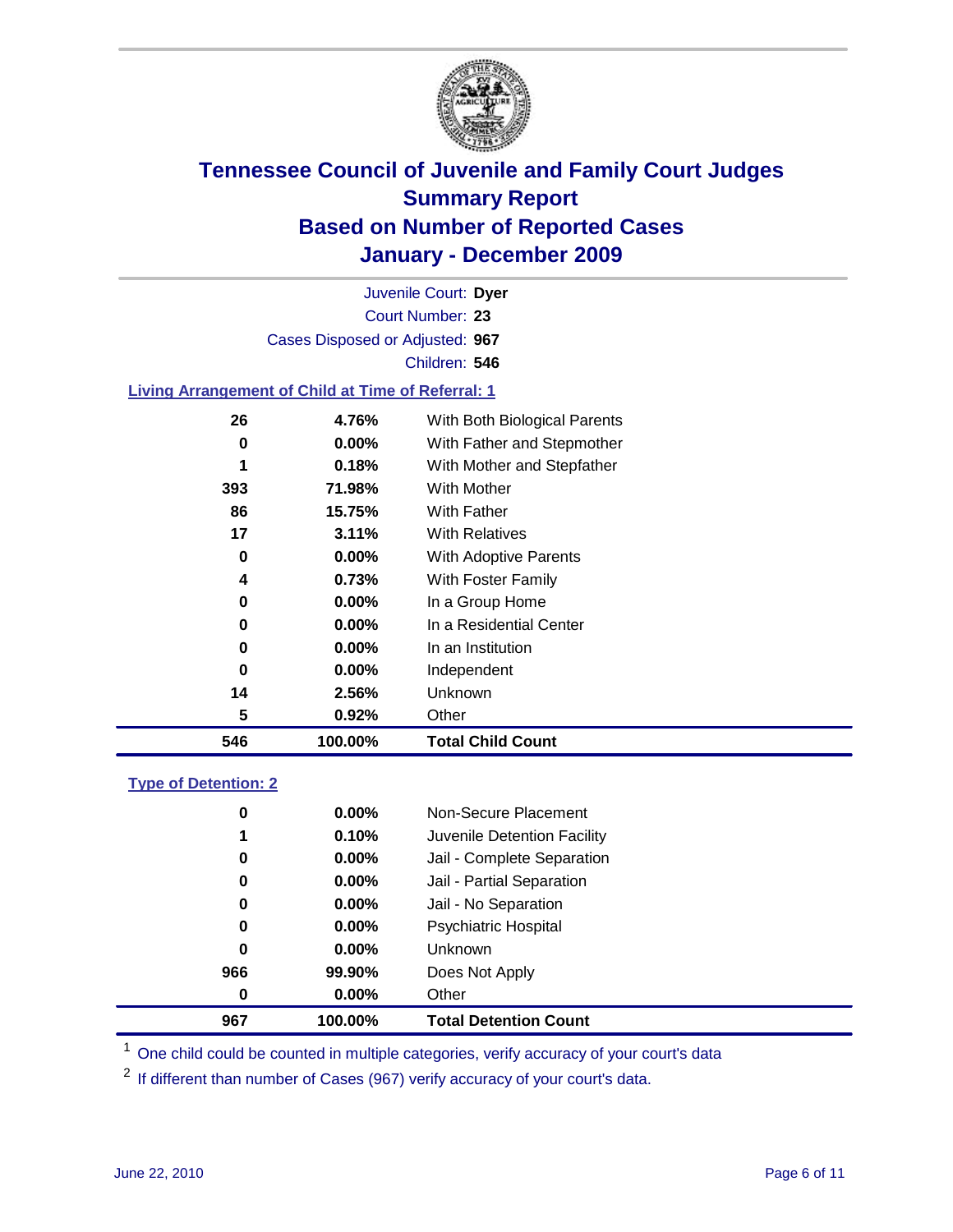

|                          | Juvenile Court: Dyer                               |                                      |  |  |  |
|--------------------------|----------------------------------------------------|--------------------------------------|--|--|--|
|                          | Court Number: 23                                   |                                      |  |  |  |
|                          | Cases Disposed or Adjusted: 967                    |                                      |  |  |  |
|                          |                                                    | Children: 546                        |  |  |  |
|                          | <b>Placement After Secure Detention Hearing: 1</b> |                                      |  |  |  |
| 0                        | 0.00%                                              | Returned to Prior Living Arrangement |  |  |  |
| 0                        | 0.00%                                              | Juvenile Detention Facility          |  |  |  |
| 0                        | 0.00%                                              | Jail                                 |  |  |  |
| 0                        | 0.00%                                              | Shelter / Group Home                 |  |  |  |
| 0                        | 0.00%                                              | <b>Foster Family Home</b>            |  |  |  |
| 0                        | 0.00%                                              | Psychiatric Hospital                 |  |  |  |
| 1                        | 0.10%                                              | Unknown                              |  |  |  |
| 965                      | 99.79%                                             | Does Not Apply                       |  |  |  |
|                          |                                                    |                                      |  |  |  |
| 1                        | 0.10%                                              | Other                                |  |  |  |
| 967                      | 100.00%                                            | <b>Total Placement Count</b>         |  |  |  |
| <b>Intake Actions: 2</b> |                                                    |                                      |  |  |  |
| 856                      | 76.29%                                             | <b>Petition Filed</b>                |  |  |  |
| 0                        | 0.00%                                              | <b>Motion Filed</b>                  |  |  |  |
| 266                      | 23.71%                                             | <b>Citation Processed</b>            |  |  |  |
| 0                        | $0.00\%$                                           | Notification of Paternity Processed  |  |  |  |
| 0                        | $0.00\%$                                           | Scheduling of Judicial Review        |  |  |  |
| 0                        | 0.00%                                              | Scheduling of Administrative Review  |  |  |  |
| 0                        | $0.00\%$                                           | Scheduling of Foster Care Review     |  |  |  |
| 0                        | 0.00%                                              | Unknown                              |  |  |  |

<sup>1</sup> If different than number of Cases (967) verify accuracy of your court's data.

**1,122 100.00% Total Intake Count**

<sup>2</sup> If different than number of Referral Reasons (1122), verify accuracy of your court's data.

**0 0.00%** Other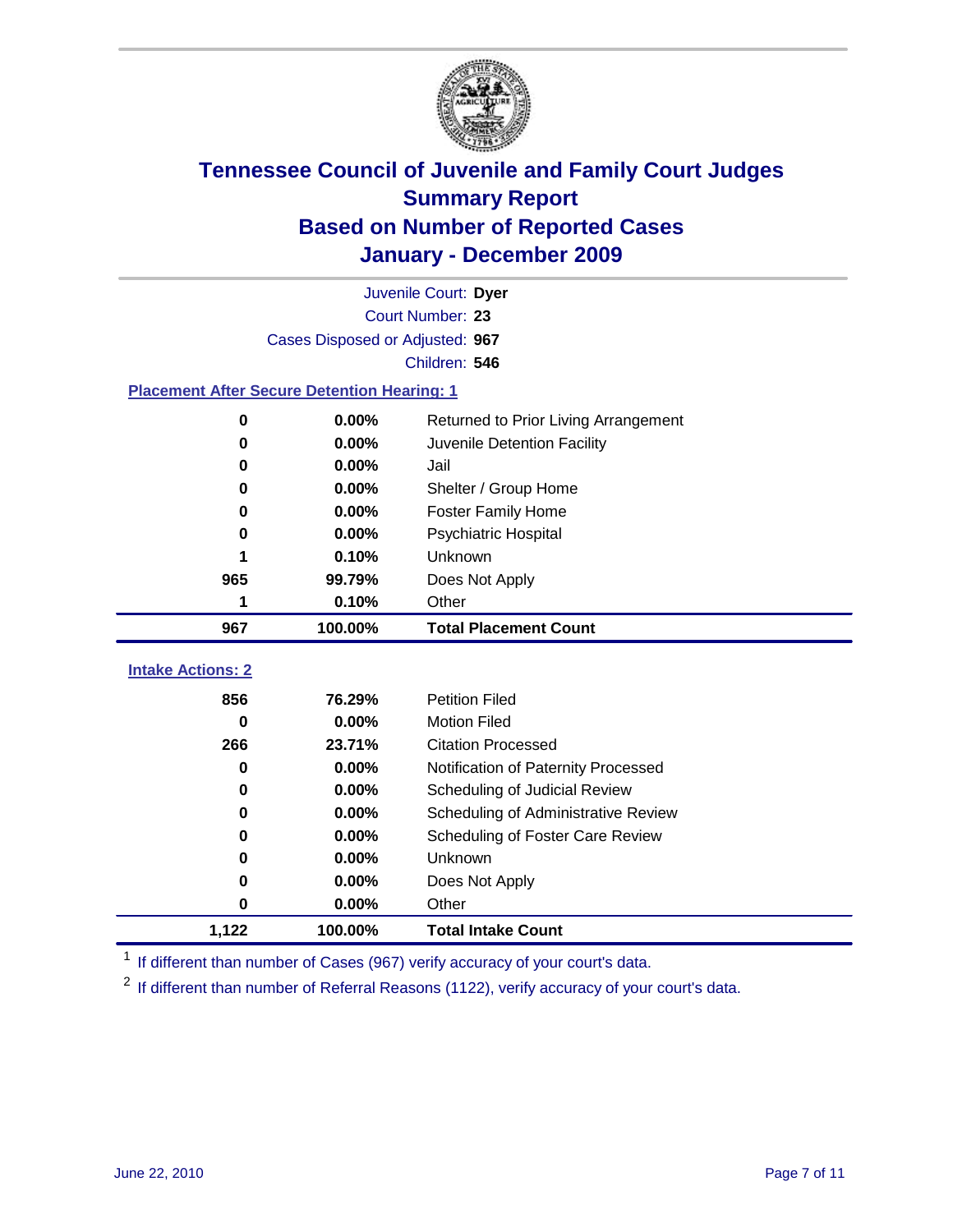

Court Number: **23** Juvenile Court: **Dyer** Cases Disposed or Adjusted: **967** Children: **546**

### **Last Grade Completed by Child: 1**

| 546          | 100.00%        | <b>Total Child Count</b>          |  |
|--------------|----------------|-----------------------------------|--|
| $\mathbf{2}$ | 0.37%          | Other                             |  |
| 342          | 62.64%         | Unknown                           |  |
| 0            | 0.00%          | Never Attended School             |  |
|              | 0.18%          | Graduated                         |  |
| 0            | 0.00%          | <b>GED</b>                        |  |
| 0            | 0.00%          | Non-Graded Special Ed             |  |
| 15           | 2.75%          | 12th Grade                        |  |
| 52           | 9.52%          | 11th Grade                        |  |
| 40           | 7.33%          | 10th Grade                        |  |
| 36           | 6.59%          | 9th Grade                         |  |
| 19           | 3.48%          | 8th Grade                         |  |
| 17           | 3.11%          | 7th Grade                         |  |
| 10           | 1.83%          | 6th Grade                         |  |
| 5            | 0.92%          | 5th Grade                         |  |
| $\mathbf{2}$ | 0.37%          | 4th Grade                         |  |
| 3            | 0.55%          | 3rd Grade                         |  |
|              | 0.18%          | 2nd Grade                         |  |
| 1            | 0.18%          | 1st Grade                         |  |
| 0            | 0.00%          | Kindergarten                      |  |
| 0<br>0       | 0.00%<br>0.00% | Too Young for School<br>Preschool |  |

| 546                                   | 100.00%  | <b>Total Child Count</b> |  |  |
|---------------------------------------|----------|--------------------------|--|--|
| 531                                   | 97.25%   | Unknown                  |  |  |
| 15                                    | 2.75%    | No                       |  |  |
| 0                                     | $0.00\%$ | Yes                      |  |  |
| <u>Embreu III opecial Eugeanon. T</u> |          |                          |  |  |

One child could be counted in multiple categories, verify accuracy of your court's data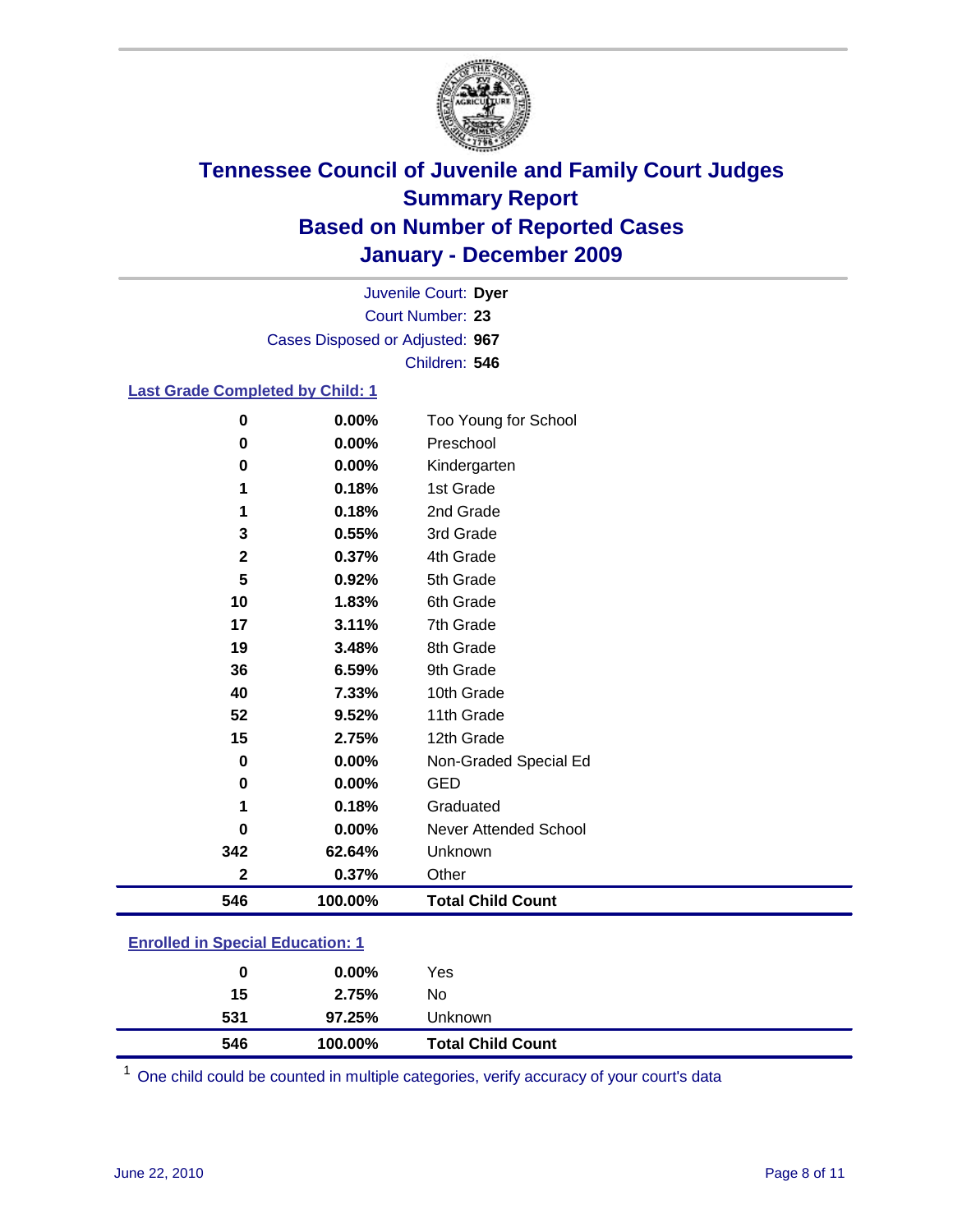

|                              | Juvenile Court: Dyer            |                           |  |  |
|------------------------------|---------------------------------|---------------------------|--|--|
|                              | Court Number: 23                |                           |  |  |
|                              | Cases Disposed or Adjusted: 967 |                           |  |  |
|                              | Children: 546                   |                           |  |  |
| <b>Action Executed By: 1</b> |                                 |                           |  |  |
| 192                          | 17.11%                          | Judge                     |  |  |
| 690                          | 61.50%                          | Referee                   |  |  |
| 240                          | 21.39%                          | <b>YSO</b>                |  |  |
| 0                            | 0.00%                           | Other                     |  |  |
| 0                            | 0.00%                           | Unknown                   |  |  |
| 1,122                        | 100.00%                         | <b>Total Action Count</b> |  |  |

### **Formal / Informal Actions: 1**

| 6        | 0.53%    | Dismissed                                        |
|----------|----------|--------------------------------------------------|
| 313      | 27.90%   | Retired / Nolle Prosequi                         |
| 515      | 45.90%   | <b>Complaint Substantiated Delinquent</b>        |
| 29       | 2.58%    | <b>Complaint Substantiated Status Offender</b>   |
| 0        | $0.00\%$ | <b>Complaint Substantiated Dependent/Neglect</b> |
| 0        | $0.00\%$ | <b>Complaint Substantiated Abused</b>            |
| $\bf{0}$ | $0.00\%$ | <b>Complaint Substantiated Mentally III</b>      |
| 244      | 21.75%   | Informal Adjustment                              |
| 0        | $0.00\%$ | <b>Pretrial Diversion</b>                        |
| 14       | 1.25%    | <b>Transfer to Adult Court Hearing</b>           |
| 0        | $0.00\%$ | Charges Cleared by Transfer to Adult Court       |
| 0        | $0.00\%$ | Special Proceeding                               |
| 0        | $0.00\%$ | <b>Review Concluded</b>                          |
| $\bf{0}$ | $0.00\%$ | Case Held Open                                   |
|          | 0.09%    | Other                                            |
| 0        | $0.00\%$ | <b>Unknown</b>                                   |
| 1,122    | 100.00%  | <b>Total Action Count</b>                        |

<sup>1</sup> If different than number of Referral Reasons (1122), verify accuracy of your court's data.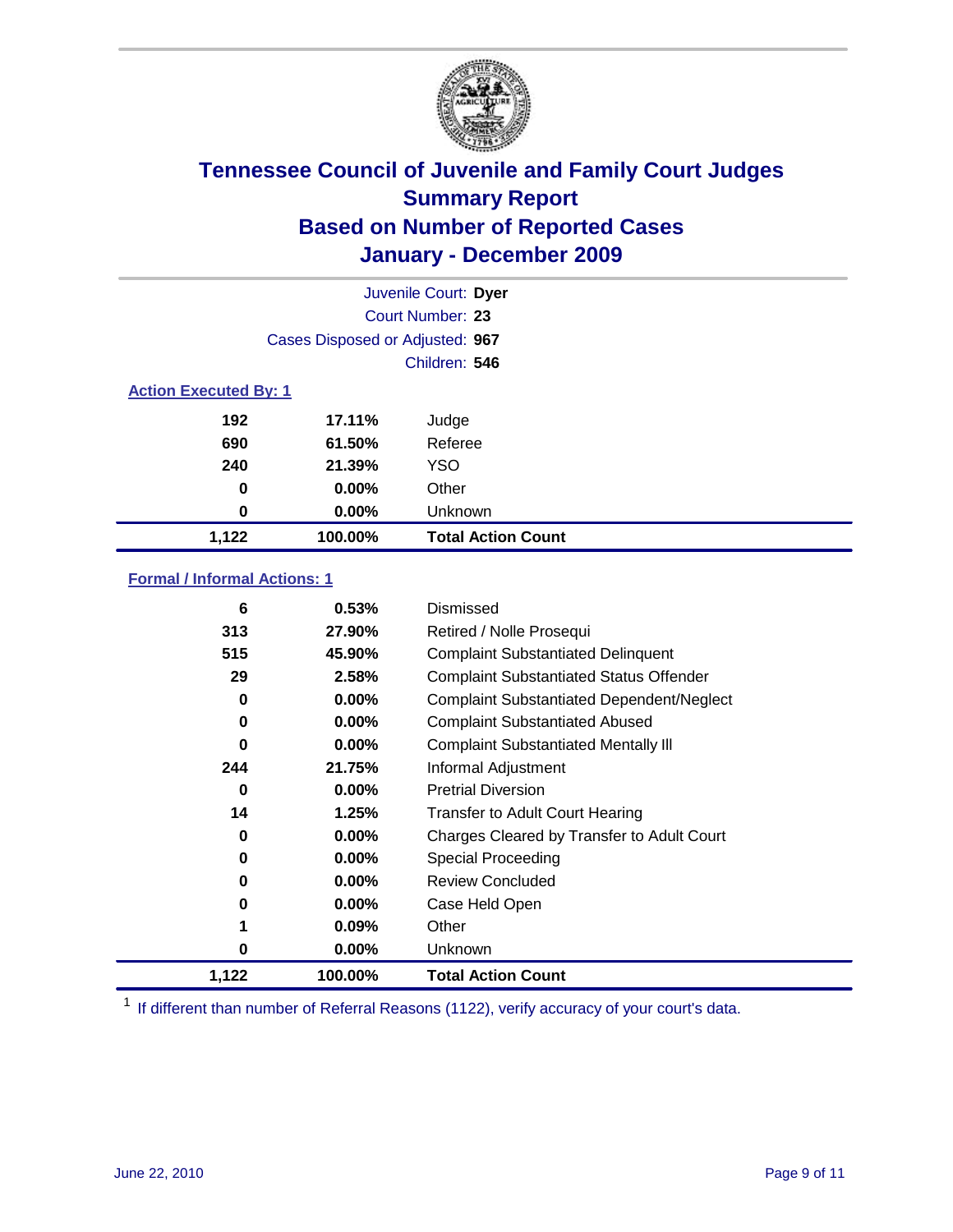

|                       |                                 | Juvenile Court: Dyer                                  |
|-----------------------|---------------------------------|-------------------------------------------------------|
|                       |                                 | Court Number: 23                                      |
|                       | Cases Disposed or Adjusted: 967 |                                                       |
|                       |                                 | Children: 546                                         |
| <b>Case Outcomes:</b> |                                 | There can be multiple outcomes for one child or case. |
| 7                     | 0.25%                           | <b>Case Dismissed</b>                                 |
| 289                   | 10.15%                          | Case Retired or Nolle Prosequi                        |
| 138                   | 4.85%                           | Warned / Counseled                                    |
| 0                     | 0.00%                           | <b>Held Open For Review</b>                           |
| 271                   | 9.52%                           | Supervision / Probation to Juvenile Court             |
| 0                     | 0.00%                           | <b>Probation to Parents</b>                           |
| 0                     | 0.00%                           | Referral to Another Entity for Supervision / Service  |
| 0                     | 0.00%                           | Referred for Mental Health Counseling                 |
| 0                     | 0.00%                           | Referred for Alcohol and Drug Counseling              |
| 0                     | 0.00%                           | <b>Referred to Alternative School</b>                 |
| 0                     | 0.00%                           | Referred to Private Child Agency                      |
| 77                    | 2.71%                           | Referred to Defensive Driving School                  |
| 0                     | 0.00%                           | Referred to Alcohol Safety School                     |
| 0                     | 0.00%                           | Referred to Juvenile Court Education-Based Program    |
| 0                     | 0.00%                           | Driver's License Held Informally                      |
| 0                     | 0.00%                           | <b>Voluntary Placement with DMHMR</b>                 |
| 0                     | 0.00%                           | <b>Private Mental Health Placement</b>                |
| 0                     | 0.00%                           | <b>Private MR Placement</b>                           |
| 0                     | 0.00%                           | Placement with City/County Agency/Facility            |
| 0                     | 0.00%                           | Placement with Relative / Other Individual            |
| 141                   | 4.95%                           | Fine                                                  |
| 387                   | 13.60%                          | <b>Public Service</b>                                 |
| 67                    | 2.35%                           | Restitution                                           |
| 0                     | 0.00%                           | Runaway Returned                                      |
| 104                   | 3.65%                           | No Contact Order                                      |
| $\bf{0}$              | $0.00\%$                        | Injunction Other than No Contact Order                |
| 136                   | 4.78%                           | <b>House Arrest</b>                                   |
| 48                    | 1.69%                           | <b>Court Defined Curfew</b>                           |
| 0                     | 0.00%                           | Dismissed from Informal Adjustment                    |
| 0                     | 0.00%                           | <b>Dismissed from Pretrial Diversion</b>              |
| 0                     | 0.00%                           | <b>Released from Probation</b>                        |
| 8                     | 0.28%                           | <b>Transferred to Adult Court</b>                     |
| 0                     | $0.00\%$                        | <b>DMHMR Involuntary Commitment</b>                   |